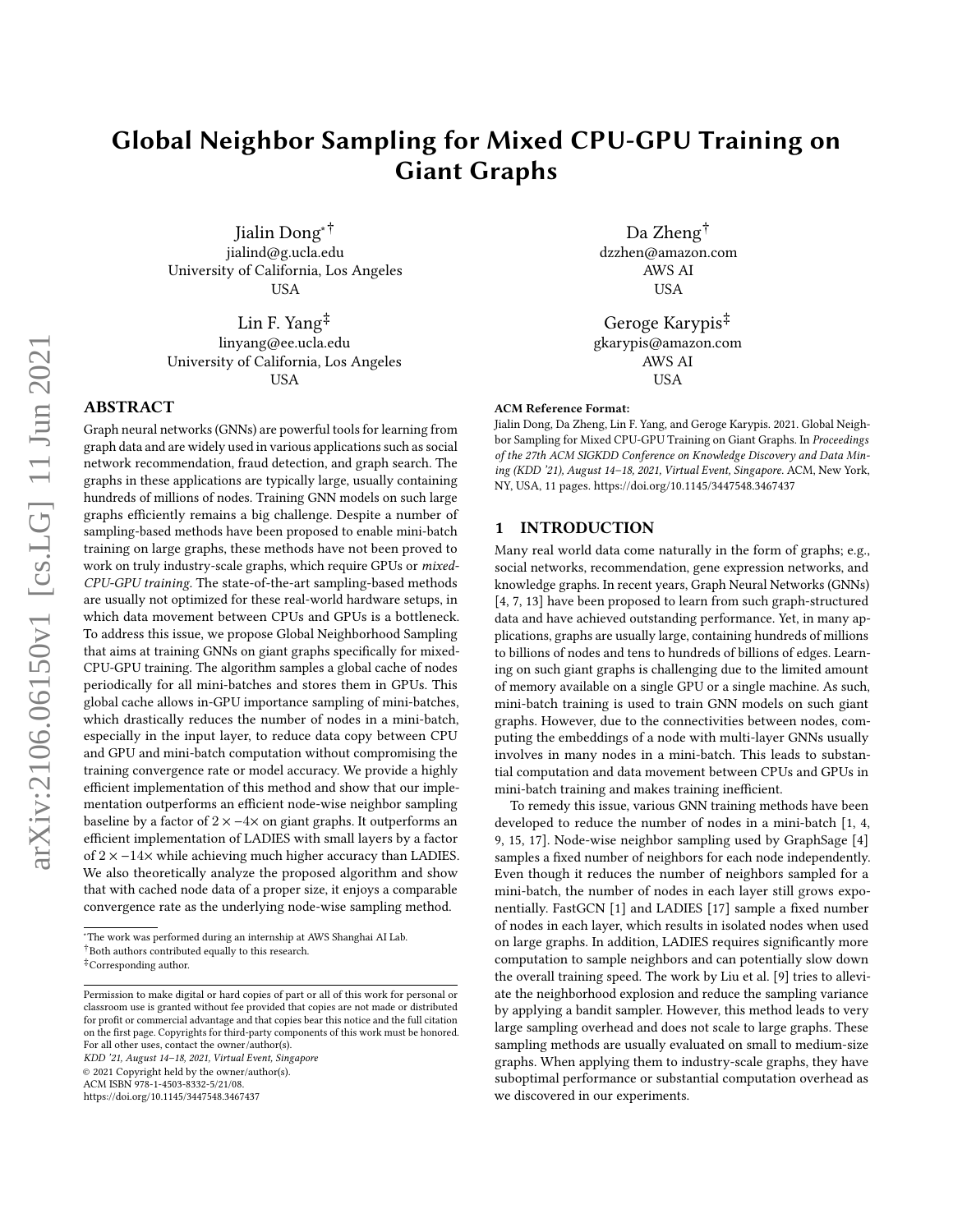To address some of these problems and reduce training time, LazyGCN [\[11\]](#page-8-7) periodically samples a mega-batch of nodes and reuses it to sample further mini-batches. By loading each megabatch in GPU memory once, LazyGCN can mitigate data movement/preparation overheads. However, in order to match the accuracy of standard GNN training LazyGCN requires very large mega-batches (cf. Figure [4\)](#page-8-8), which makes it impractical for graphs with hundreds of millions of nodes.

We design an efficient and scalable sampling method that takes into account the characteristics of training hardware into consideration. GPUs are the most efficient hardware for training GNN models. Due to the small GPU memory size, state-of-the-art GNN frameworks, such as DGL [\[14\]](#page-8-9) and Pytorch-Geometric [\[3\]](#page-8-10), keep the graph data in CPU memory and perform mini-batch computations on GPUs when training GNN models on large graphs. We refer to this training strategy as mixed CPU-GPU training. The main bottleneck of mixed CPU-GPU training is data copy between CPUs and GPUs (cf. Figure [1\)](#page-3-0). Because mini-batch sampling occurs in CPU, we need a low-overhead sampling algorithm to enable efficient training. Motivated by the hardware characteristics, we developed the Global Neighborhood Sampling (GNS) approach that samples a global set of nodes periodically for all mini-batches. The sampled set is small so that we can store all of their node features in GPU memory and we refer this set of nodes as cache. The cache is used for neighbor sampling in a mini-batch. Instead of sampling any neighbors of a node, GNS gives the priorities of sampling neighbors that exist in the cache. This is a fast way of biasing node-wise neighbor sampling to reduce the number of distinct nodes of each mini-batch and increase the overlap between mini-batches. When coupled with GPU cache, this method drastically reduces the amount of data copy between GPU and CPU to speed up training. In addition, we deploy importance sampling that reduces the sampling variance and also allows us to use a small cache size to train models.

We develop a highly optimized implementation of GNS and compare it with efficient implementations of other sampling methods provided by DGL, including node-wise neighbor sampling and LADIES. We show that GNS achieves state-of-the-art model accuracy while speeding up training by a factor of  $2 \times -4 \times$  compared with node-wise sampling and by a factor of  $2 \times -14 \times$  compared with LADIES.

The main contributions of the work are described below:

- (1) We analyze the existing sampling methods and demonstrate their main drawbacks on large graphs.
- (2) We develop an efficient and scalable sampling algorithm that addresses the main overhead in mixed CPU-GPU mini-batch training and show a substantial training speedup compared with efficient implementations of other training methods.
- (3) We demonstrate that this sampling algorithm can train GNN models on graphs with over 111 millions of nodes and 1.6 billions of edges.

#### 2 BACKGROUND

In this section, we review GNNs and several state-of-the-art samplingbased training algorithms, including node-wise neighbor sampling

methods and layer-wise importance sampling methods. The fundamental concepts of mixed-CPU-GPU training architecture is introduced. We discuss the limitations of state-of-the-art sampling methods in mixed-CPU-GPU training.

## 2.1 Existing GNN Training Algorithms

Full-batch GNN Given a graph  $\mathcal{G}(\mathcal{V},\mathcal{E}),$  the input feature of node  $v \in \mathcal{V}$  is denoted as  $\mathrm{h}^{(0)}_v$  , and the feature of the edge between node v and u is represented as  $w_{uv}$ . The representation of node  $v \in V$  at layer  $\ell$  can be derived from a GNN model given by:

<span id="page-1-0"></span>
$$
h_v^{\ell} = g(h_v^{\ell-1}, \bigcup_{u \in N(v)} f(h_u^{\ell-1}, h_v^{\ell-1}, w_{uv})),
$$
 (1)

where  $f$ ,  $\bigcup$  and  $g$  are pre-defined or parameterized functions for computing feature data, aggregating data information, and updating node representations, respectively. For instance, in GraphSage training [\[4\]](#page-8-0), the candidate aggregator functions include mean aggregator [\[7\]](#page-8-1), LSTM aggregator [\[5\]](#page-8-11), and max pooling aggregator [\[10\]](#page-8-12). The function  $g$  is set as nonlinear activation function.

Given training dataset  $\{(x_i, y_i)\}_{v_i \in \mathcal{V}_s}$ , the parameterized functions will be learned by minimizing the loss function:

$$
\mathcal{L} = \frac{1}{|\mathcal{V}_s|} \sum_{v_i \in \mathcal{V}_s} \ell(y_i, z_i^L),\tag{2}
$$

where  $\ell(\cdot, \cdot)$  is a loss function,  $z_i^L$  is the output of GNN with respect to the node  $v_i \in V_s$  where  $V_s$  represents the set of training nodes. For full-batch optimization, the loss function is optimized by gradient descent algorithm where the gradient with respect to each node  $v_i \in V_S$  is computed as  $\frac{1}{|V_s|} \sum_{v_i \in V_S} \nabla \ell(y_i, z_i^{(L)})$ . During the training process, full-batch GNN requires to store and aggregate representations of all nodes across all layers. The expensive computation time and memory costs prohibit full-batch GNN from handling large graphs. Additionally, the convergence rate of fullbatch GNN is slow because model parameters are updated only once at each epoch.

Mini-batch GNN To address this issue, a mini-batch training scheme has been developed which optimizes via mini-batch stochastic gradient descent  $\frac{1}{|\mathcal{V}_B|} \sum_{v_i \in \mathcal{V}_B} \nabla \ell(y_i, z_i^L)$  where  $\mathcal{V}_B \in \mathcal{V}_S$ . These methods first uniformly sample a set of nodes from the training set, known as target nodes, and sample neighbors of these target nodes to form a mini-batch. The focus of the mini-batch training methods is to reduce the number of neighbor nodes for aggregation via various sampling strategies to reduce the memory and computational cost. The state-of-the-art sampling algorithm is discussed in the sequel.

Node-wise Neighbor Sampling Algorithms. Hamilton et al. [\[4\]](#page-8-0) proposed an unbiased sampling method to reduce the number of neighbors for aggregation via neighbor sampling. It randomly selects at most s<sub>node</sub> (defined as *fan-out* parameter) neighborhood nodes for every target node; followed by computing the representations of target nodes via aggregating feature data from the sampled neighborhood nodes. Based on the notations in [\(1\)](#page-1-0), the representation of node  $v \in V$  at layer  $\ell$  can be described as follows:

$$
h_v^{\ell} = g\bigg(h_v^{\ell-1}, \bigcup_{u \in N_{\ell}(v)} f\big(\frac{1}{s_{\text{node}}} h_u^{\ell-1}, h_v^{\ell-1}\big)\bigg),\tag{3}
$$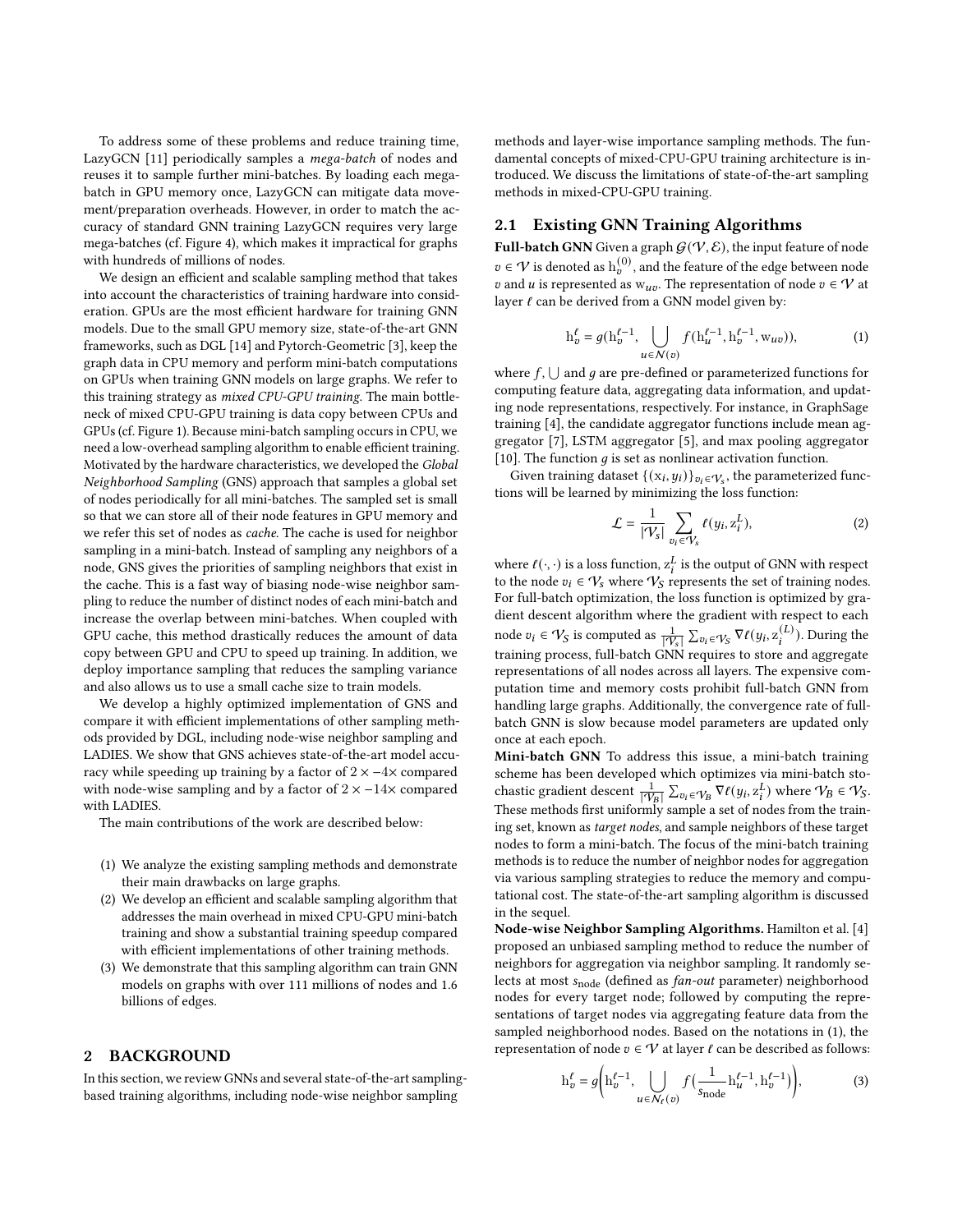where  $N_{\ell}(v)$  is the sampled neighborhood nodes set at  $\ell$ -th layer such that  $|N_f(v)| = s_{\text{node}}$ . The neighbor sampling procedure is repeated recursively on target nodes and their sampled neighbors when dealing with multiple-layer GNN. Even though node-wise neighbor sampling scheme addresses the memory issue of GNN, there exists excessive computation under this scheme because the scheme still results in exponential growth of neighbor nodes with the number of layers. This yields a large volume of data movement between CPU and GPU for mixed CPU-GPU training.

Layer-wise Importance Sampling Algorithms. To address the scalability issue, Chen et al. [\[1\]](#page-8-3) proposed an advanced layer-wise method called FastGCN. Compared with node-wise sampling method, it yields extra variance when sampling a fixed number of nodes for each layer. To address the variance issue, it performs degree-based importance sampling on each layer. The representation of node  $v \in V$  at layer  $\ell$  of FastGCN model is described as follows:

$$
\mathbf{h}_v^{\ell} = g\bigg(\mathbf{h}_v^{\ell-1}, \bigcup_{u \in q(v)} f\big(\frac{1}{\mathbf{s}_{\text{layer}}} \mathbf{h}_u^{\ell-1} / q_u, \mathbf{h}_v^{\ell-1}\big)\bigg),\tag{4}
$$

where the sample size denotes as  $s_{layer}$ ,  $q(v)$  is the distribution over  $v \in V$  and  $q_u$  is the probability assigned to node u. A major limitation is that FastGCN performs sampling on every layer independently, which yields approximate embeddings with large variance. Moreover, the subgraph sampled by FastGCN is not representative to the original graph. This leads to poor performance and the number of sampled nodes required to guarantee convergence during training process is large.

The work by Zhou et al. [\[17\]](#page-8-6) proposed a sampling algorithm known as LAyer-Dependent ImportancE Sampling (LADIES) to address the limitation of FastGCN and exploit the connection between different layers. Specifically, at ℓ-th layer, LADIES samples nodes reachable from the nodes in the previous layer. However, this method [\[17\]](#page-8-6) comes with cost. To ensure the node connectivity between layers, the method needs to extract and merge the entire neighborhood of all nodes in the previous layer and compute the sampling probability for all candidate nodes in the next layer. Thus, this sampling method has significantly higher computation overhead. Furthermore, when applying this method on a large graph, it still constructs a mini-batch with many isolated nodes, especially for nodes in the first layer (Table [5\)](#page-7-0).

LazyGCN. Even though layer-wise sampling methods effectively address the neighborhood explosion issue, they failed to investigate computational overheads in preprocessing data and loading fresh samples during training. Ramezan et al. [\[11\]](#page-8-7) proposed a framework called LazyGCN which decouples the frequency of sampling from the sampling strategy. It periodically samples mega-batches and effectively reuses mega-batches to generate mini-batches and alleviate the preprocessing overhead. There are some limitations in the LazyGCN setting. First, this method requires large mini-batches to guarantee model accuracy. For example, their experiments on Yelp and Amazon dataset use the batch size of 65,536. This batch size is close to the entire training set, yielding overwhelming overhead in a single mini-batch computation. Its performance deteriorates for smaller batch sizes even with sufficient epochs (Figure [4\)](#page-8-8). Second, their evaluation is based on inefficient implementations with very large sampling overhead. In practice, the sampling computation

overhead is relatively low in the entire mini-batch computation (Figure [1\)](#page-3-0) when using proper development tools.

Even though both GNS and LazyGCN cache data in GPU to accelerate computation in mixed CPU-GPU training, they use very different strategies for caching. LazyGCN caches the entire graph structure of multiple mini-batches sampled by node-wise neighbor sampling or layer-wise sampling and suffers from the problems in these two algorithms. Due to the exponential growth of the neighborhood size in node-wise neighbor sampling, LazyGCN cannot store a very large mega-batch in GPU and can generate few mini-batches from the mega-batch. Our experiments show that LazyGCN runs out of GPU memory even with a small mega-batch size and mini-batch size on large graphs (OAG-paper and OGBNpapers100M in Table [2\)](#page-7-1). Layer-wise sampling may result in many isolated nodes in a mini-batch. In addition, LazyGCN uses the same sampled graph structure when generating mini-batches from megabatches, this potentially leads to overfit. In contrast, GNS cache nodes and use the cache to reduce the number of nodes in a minibatch; GNS always sample a different graph structure for each mini-batch and thus it is less likely to overfit.

## 2.2 Mixed CPU-GPU training

Due to limited GPU memory, state-of-the art GNN framework (e.g., DGL [\[14\]](#page-8-9) and Pytorch Geometric [\[3\]](#page-8-10)) train GNN models on large graph data by storing the whole graph data in CPU memory and performing mini-batch computation on GPUs. This allows users to take advantage of large CPU memory and use GPUs to accelerate GNN training. In addition, mixed CPU-GPU training makes it easy to scale GNN training to multiple GPUs or multiple machines [\[16\]](#page-8-13).

Mixed CPU-GPU training strategy usually involves six steps: 1) sample a mini-batch from the full graph, 2) slice the node and edge data involved in the mini-batch from the full graph, 3) copy the above sliced data to GPU, 4) perform forward computation on the mini-batch, 5) perform backward propagation, and 6) run the optimizer and update model parameters. Steps 1–2 are done by the CPU, whereas steps 4–6 are done by the GPU.

We benchmark the mini-batch training of GraphSage [\[4\]](#page-8-0) models with node-wise neighbor sampling provided by DGL, which provides very efficient neighbor sampling implementation and graph kernel computation for GraphSage. Figure [1](#page-3-0) shows the breakdown of the time required to train GraphSage on the OGBN-products graph and the OAG-paper graph (see Table [2](#page-7-1) for dataset information). Even though sampling happens in CPU, its computation accounts for 10% or less with sufficient optimization and parallelization. However, the speed of copying node data in CPU (step 2) is limited by the CPU memory bandwidth and moving data to GPU (step 3) is limited by the PCIe bandwidth. Data copying accounts for most of the time required by mini-batch training. For example, the training spends 60% and 80% of the per mini-batch time in copying data from CPU to GPU on OGBN-products and OAG-paper, respectively. The training on OAG-paper takes significantly more time on data copy because OAG-paper has 768-dimensional BERT embeddings [\[2\]](#page-8-14) as node features, whereas OGBN-products uses 100-dimensional node features.

These results show that when the different components of minibatch training are highly-optimized, the main bottleneck of mixed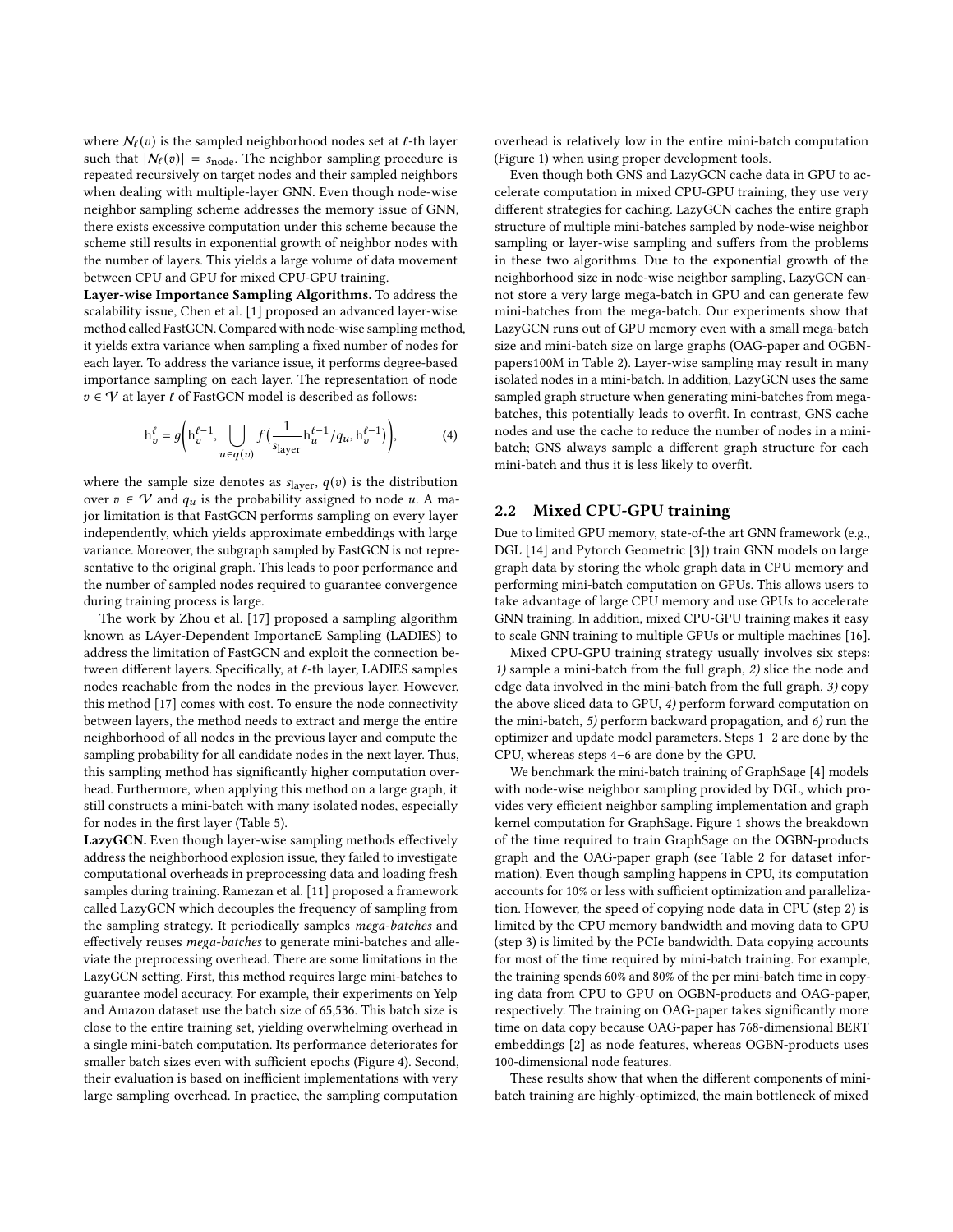<span id="page-3-0"></span>

#### Figure 1: Runtime breakdown (%) of each component in mini-batch training for an efficient GraphSage implementation in DGL.

CPU-GPU training is data copy (both data copy in CPU and between CPU and GPUs). To speed up training, it is essential to reduce the overhead of data copy, without significantly increasing the overhead of other steps.

## 3 GLOBAL NEIGHBOR SAMPLING (GNS)

To overcome the drawbacks of the existing sampling algorithms and tackle the unique problems in mixed CPU-GPU training, we developed a new sampling approach, called Global Neighborhood Sampling (GNS), that has low computational overhead and reduces the number of nodes in a mini-batch without compromising the model accuracy and convergence rate. Like node-wise and layerwise sampling, GNS uses mini-batch training to approximate the full-batch GNN training on giant graphs.

## 3.1 Overview of GNS

Instead of sampling neighbors independently like node-wise neighbor sampling, GNS periodically samples a global set of nodes following a probability distribution  $P$  to assist in neighbor sampling.  $P_i$  defines the probability of node *i* in the graph being sampled and placed in the set. Because GNS only samples a small number of nodes to form the set, we can copy all of the node features in the set to GPUs. Thus, we refer to the set of nodes as node cache C. When sampling neighbors of a node, GNS prioritizes the sampled neighbors from the cache and samples additional neighbors outside the cache only if the cache does not provide sufficient neighbors.

Because the nodes in the cache are sampled, we can compute the node sampling probability from the probability of a node appearing in the cache, i.e.,  $P$ . We rescale neighbor embeddings by importance sampling coefficients  $p_u^{(\ell)}$  from  $\mathcal P$  in the mini-batch forward propagation so that the expectation of the aggregation of sampled neighbors is the same as the aggregation of the full neighborhood.

$$
\mathbb{E}\left(\sum_{u\in\mathcal{N}_{\ell}(v)}p_{u}^{(\ell)}\ast h_{u}^{\ell}\right)=\sum_{u\in\mathcal{N}(v)}h_{u}^{\ell}\tag{5}
$$

« ¬ Algorithm [1](#page-3-1) illustrates the entire training process.

In the remaining sections, we first discuss the cache sampling in Section [3.2.](#page-3-2) We explain the sampling procedure in Section [3.3.](#page-4-0) To reduce the variance in GNS, an importance sampling scheme is further developed in Section [3.4.](#page-4-1) We then establish the convergence

<span id="page-3-1"></span>

| Algorithm 1: Minibatch Training with Global Neighbor                                                                      |
|---------------------------------------------------------------------------------------------------------------------------|
| sampling for GNN on Node Classification                                                                                   |
| <b>Input</b> :Graph $G(V, \mathcal{E})$ ;                                                                                 |
| list of target nodes of minibatches $\{\mathcal{B}_1, \cdots, \mathcal{B}_M\};$                                           |
| input features { $x_v, \forall v \in \mathcal{V}$ };                                                                      |
| number of epochs $T$ ;                                                                                                    |
| depth L; weight matrices $W^{\ell}$ , $\forall \ell \in \{1, , L\}$ ;                                                     |
| cache sampling probability $P$ ;                                                                                          |
| nonlinear activation function $q$ ;                                                                                       |
| differentiable aggregator functions                                                                                       |
| $f_{\ell}, \forall \ell \in \{1, , L\}.$                                                                                  |
| <b>Output:</b> Vector representations $z_v$ for all $v \in \mathcal{B}$                                                   |
| 1: for $t = 0$ to T do                                                                                                    |
| $C \leftarrow sample\_cache(\mathcal{V}, \mathcal{P}, \{\mathcal{B}_1, \cdots, \mathcal{B}_M\})$<br>2:                    |
| for $\mathcal{B} \in \{\mathcal{B}_1, \cdots, \mathcal{B}_M\}$ do<br>3:                                                   |
| $\mathcal{R}^L \leftarrow \mathcal{R}$<br>4:                                                                              |
| for $\ell = L1$ do<br>5:                                                                                                  |
| $B^{\ell-1} \leftarrow \{\}$<br>6:                                                                                        |
| for $u \in \mathcal{B}^{\ell}$ do<br>7:                                                                                   |
| $\mathcal{N}_{\ell}(u), \mathcal{P}_{\ell}(u) \leftarrow sample(\mathcal{N}(u), C)$<br>8:                                 |
| $\mathcal{B}^{\ell-1} \leftarrow \mathcal{B}^{\ell-1} \cup \mathcal{N}_{\ell}(u);$<br>9:                                  |
| $\mathcal{P}^{\ell-1} \leftarrow \mathcal{P}^{\ell-1} \cup \mathcal{P}_{\ell}(u)$<br>10:                                  |
| end for<br>11:                                                                                                            |
| end for<br>12:                                                                                                            |
| $h_u^0 \leftarrow x_v, \forall v \in \mathcal{B}^0$<br>13:                                                                |
| for $\ell = 1L$ do<br>14:                                                                                                 |
| for $u \in \mathcal{B}^{\ell}$ do<br>15:                                                                                  |
| Compute importance sampling coefficients $p_{n'}^{(\ell-1)}$<br>16:                                                       |
| for $\forall u' \in \mathcal{N}_{\ell}(u)$                                                                                |
| $h^{\ell}_{N(u)} \leftarrow f_{\ell}(\{p_{u'}^{(\ell-1)}\}_{u'}^{\ell-1}, \forall u' \in \mathcal{N}_{\ell}(u)\})$<br>17: |
| $h_u^{\ell} \leftarrow g\left(W^{\ell} \cdot (h_u^{\ell-1}, h_{\mathcal{N}(u)}^{\ell})\right)$<br>18:                     |
| end for<br>19:                                                                                                            |
| end for<br>20:                                                                                                            |
| end for<br>21:                                                                                                            |
| 22: end for                                                                                                               |

rate of GNS which is inspired by the paper [\[11\]](#page-8-7). It shows that under mild assumption, GNS enjoys comparable convergence rate as underlying node-wise sampling in training, which is demonstrated in Section [3.5.](#page-5-0) The notations and definition used in the following is summarized in Table [1.](#page-4-2)

## <span id="page-3-2"></span>3.2 Sample Cache

GNS periodically constructs a cache of nodes  $C$  to facilitate neighbor sampling in mini-batch construction. GNS uses a biased sampling approach to select a set of nodes  $C$  that, with high probability, can be reached from nodes in the training set. The features of the nodes in the cache are loaded into GPUs beforehand.

Ideally, the cache needs to meet two requirements: 1) in order to keep the entire cache in the GPU memory, the cache has to be sufficiently small; 2) in order to have sampled neighbors to come from the cache, the nodes in the cache have to be reachable from the nodes in the training set with a high probability.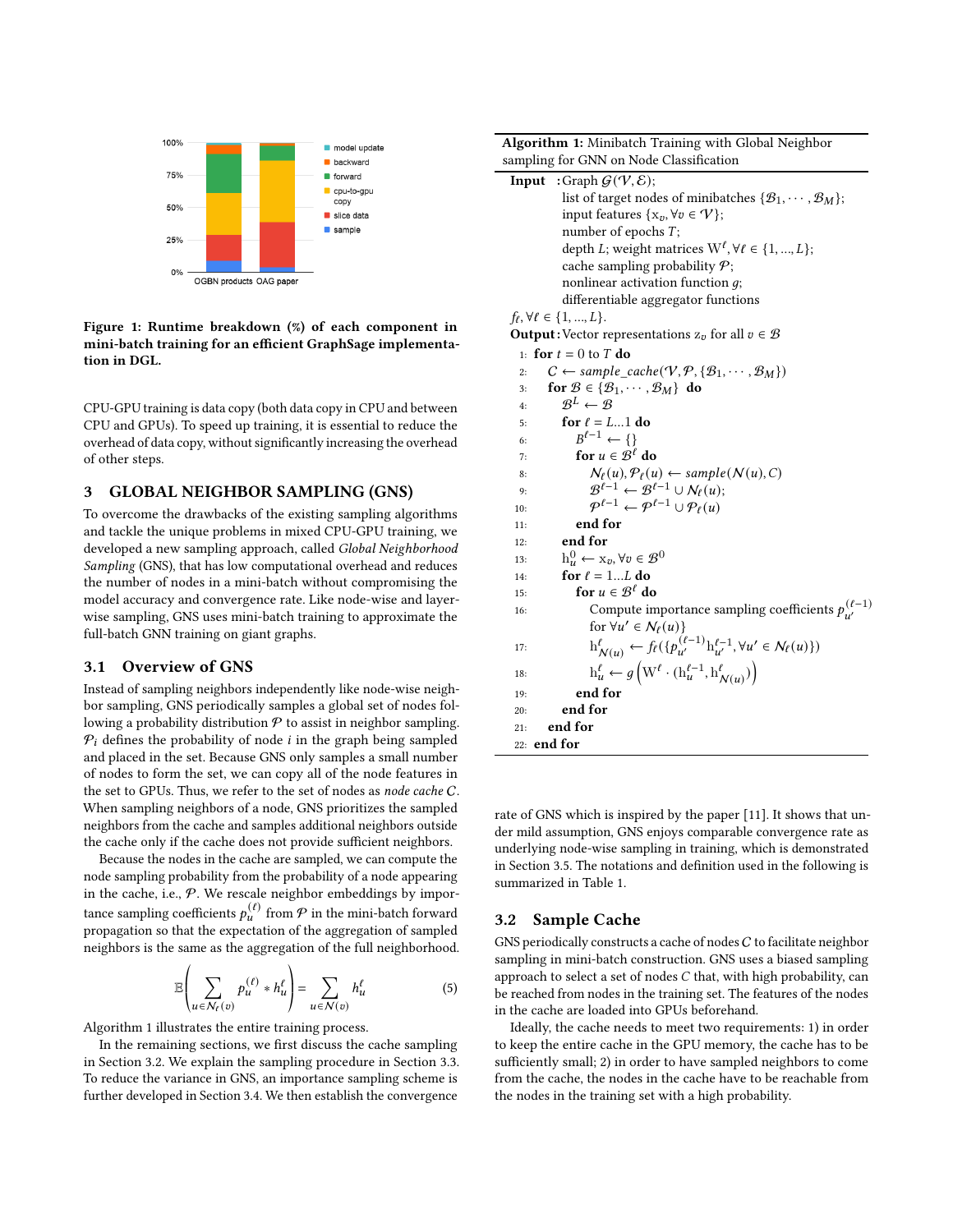|  |  |  |  | Table 1: Summary of Notations and Definitions |
|--|--|--|--|-----------------------------------------------|
|--|--|--|--|-----------------------------------------------|

<span id="page-4-2"></span>

| G denotes the graph consist of set of $ \mathcal{V} $ nodes and $ \mathcal{E} $ edges.          |
|-------------------------------------------------------------------------------------------------|
| $L$ is the total number of layers in GCN, and $K$ is the dimension of embedding vectors (for    |
| simplicity, assume it is the same across all layers).                                           |
| For batch-wise sampling, $b$ denotes the batch size, $s_{node}$ is the number of sampled        |
| neighbors per node for node-wise sampling, and $s_{layer}$ is number of sampled nodes per       |
| layer for layer-wise sampling.                                                                  |
| Denotes the set of neighbors of node $v \in \mathcal{V}$ .                                      |
| Denotes the set of sampled neighbors of node $v \in V$ at $\ell$ -th layer.                     |
| Denotes the set of neighbors of node $v \in V$ at $\ell$ -th layer sampled uniformly at random. |
| Denotes the set of neighbors of node $v \in V$ in the cache.                                    |
| Denotes the set of cached nodes which are sampled from $\mathcal V$ corresponding to the proba- |
| bility of $p_n^{\text{cache}}$ for $v \in \mathcal{V}$ .                                        |
| Denotes importance sampling coefficients with respect to the node $v \in V$ at $\ell$ -th layer |
| in Algorithm 1.                                                                                 |
| Denotes the training set and the size of the training set.                                      |
| The node in the mini-batch where the mini-batch is sampled at random from the training          |
| node set.                                                                                       |
| Denotes the set of target nodes and the number of target nodes in a mini-batch.                 |
|                                                                                                 |

Potentially, we can uniformly sample nodes to form the cache, which may require a large number of nodes to meet requirement 2. Therefore, we deploy two approaches to define the sampling probability for the cache. If majority of the nodes in a graph are in the training set, we define the sampling probability based on node degree. For node  $i$ , the probability of being sampled in the cache is given by

$$
p_i = \deg(i) / \sum_{k \in V} \deg(k).
$$
 (6)

For a power-law graph, we only need to maintain a small cache of nodes to cover majority of the nodes in the graph.

If the training set only accounts for a small portion of the nodes in the graph, we use short random walks to compute the sampling probability. Define  $N_{\ell}(v)$  as the number of sampled neighbor nodes corresponding to node  $v \in \mathcal{V}$  in each layer,

$$
\mathbf{d} = [N_{\ell}(v_1)/\mathrm{deg}(v_1), \cdots, N_{\ell}(v_{|\mathcal{V}|})/\mathrm{deg}(v_{|\mathcal{V}|})]^{\top}, \qquad (7)
$$

The node sampling probability  $P^{\ell} \in \mathbb{R}^{|\mathcal{V}|}$  for the  $\ell$ -th layer is represented as

$$
\boldsymbol{P}^{\ell} = (\mathbf{DA} + \mathbf{I})\boldsymbol{P}^{\ell-1},\tag{8}
$$

where A is the adjacency matrix and  $D = diag(d)$ .  $\bm{P}^0$  is

$$
p_i^0 = \begin{cases} \frac{1}{|\mathcal{V}_S|}, & \text{if } i \in \mathcal{V}_S \\ 0, & \text{otherwise.} \end{cases}
$$
 (9)

The sampling probability for the cache is set as  $\bm{P}^L$ , where  $L$  is the number of layers in the multi-layer GNN model.

As the experiments will later show (cf. Section [4\)](#page-6-0), the size of the cache C can be as small as  $1\%$  of the number of nodes ( $|V|$ ) without compromising the model accuracy and convergence rate.

## <span id="page-4-0"></span>3.3 Sample Neighbors with Cache

When sampling  $k$  neighbors for a node, GNS first restricts sampled neighbor nodes from the cache C. If the number of neighbors sampled from the cache is less than  $k$ , it samples remaining neighbors uniformly at random from its own neighborhood.

<span id="page-4-3"></span>A simple way of sampling neighbors from the cache is to compute the overlap of the neighbor list of a node with the nodes in the cache. Assuming one lookup in the cache has  $O(1)$  complexity, this algorithm will result in  $O(|\mathcal{E}|)$  complexity, where  $|\mathcal{E}|$  is the number of edges in the graph. However, this complexity is significantly larger than the original node-wise neighbor sampling  $O(\sum_{i \in V_B} \min(k, |N(i)|))$  in a power-law graph, where  $V_B$  is the set of target nodes in a mini-batch and  $|N(i)|$ ) is the number of neighbors of node *i*. Instead, we construct an induced subgraph S that contains the nodes in the cache and their neighbor nodes. This is done once, right after we sample nodes in the cache. For an undirected graph, this subgraph contains the neighbors of all nodes that reside in the cache. During neighbor sampling, we can get the cached neighbors of node  $i$  by reading the neighborhood  $N<sub>S</sub>(i)$  of node *i* in the subgraph. Constructing the subgraph S is much more lightweight, usually  $\ll O(|\mathcal{E}|)$ .

We parallelize the sampling computations with multiprocessing. That is, we create a set of processes to sample mini-batches independently and send them back to the trainer process for mini-batch computation. The construction of subgraphs  $S$  for multiple caches C can be parallelized.

#### <span id="page-4-1"></span>3.4 Importance Sampling Coefficient

When nodes are sampled from the cache, it yields substantial variance compare to the uniform sampling method [\[4\]](#page-8-0). To address this issue, we aim to assign importance weights to the nodes, thereby rescaling the neighbor features to approximate the expectation of the uniform sampling method. To achieve this, we develop an importance sampling scheme that aggregates the neighboring feature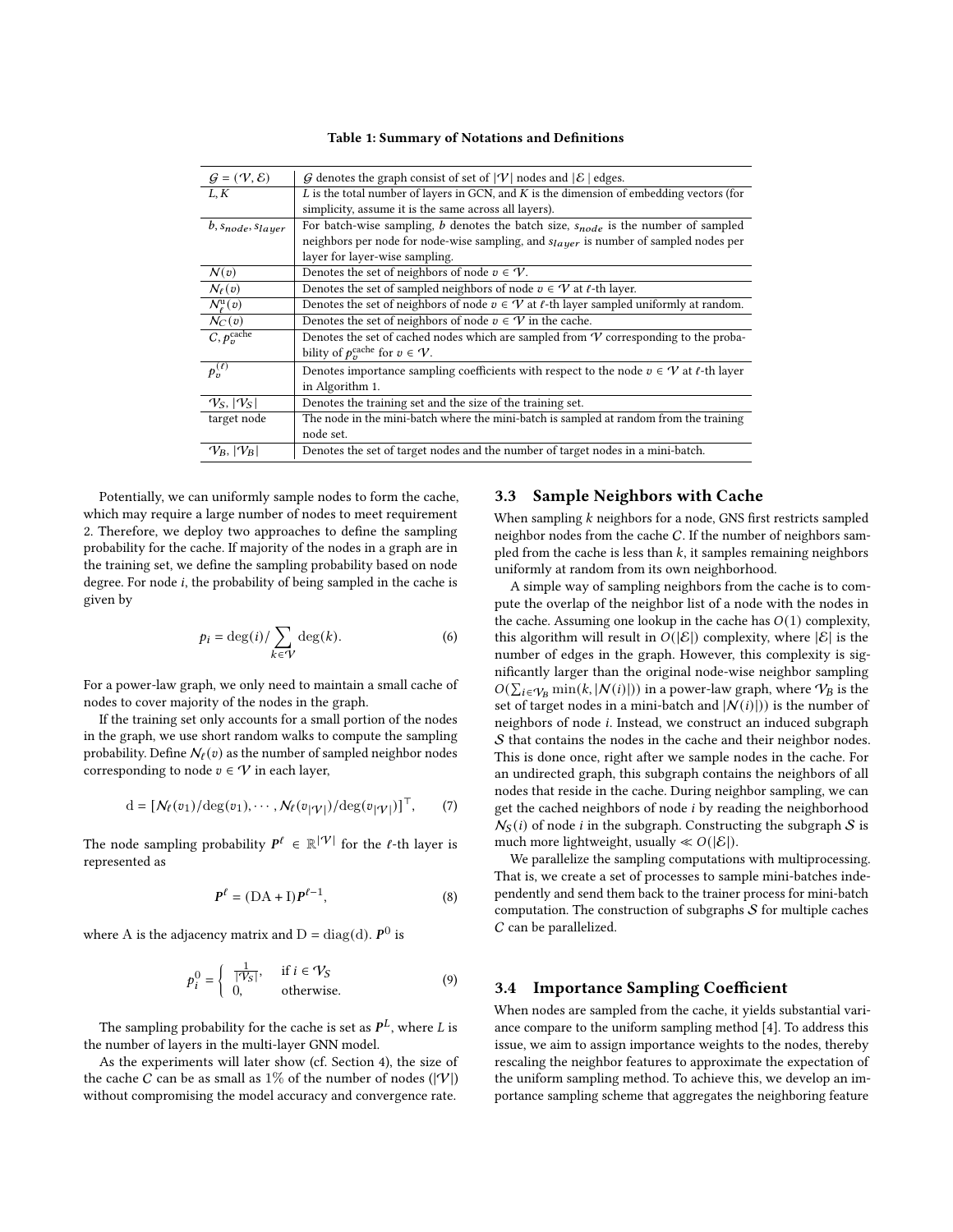vectors with corresponding importance sampling coefficient, i.e.,

$$
\mathbf{h}^{\ell}_{N(u)} \leftarrow f_{\ell}(\{1/p_{u'}^{(\ell-1)} \cdot \mathbf{h}_{u'}^{\ell-1}, \forall u' \in \mathcal{N}_{\ell}(u)\}).\tag{10}
$$

To establish the importance sampling coefficient, we begin with computing the probability of the sampled node  $u' \in N_f(u)$  being contained in the cache, given by

$$
p_{u'}^C = 1 - (1 - p_{u'})^{|C|}, \tag{11}
$$

where the sampling probability  $p_{u'}$  refers to [\(6\)](#page-4-3) and  $|C|$  denotes the size of cache set. Recall that the number of sampled nodes at  $\ell$ -layer, i.e., k, and  $\mathcal{N}_C(i)$  in (??), the importance sampling coefficient  $p_{u'}^{(\ell-1)}$ can be represented as

$$
p_{u'}^{(\ell-1)} = p_{u'}^C \frac{k}{\min\{k, \mathcal{N}_C(i)\}}.
$$
 (12)

#### <span id="page-5-0"></span>3.5 Theoretical Analysis

In this section, we establish the convergence rate of GNS which is inspired by the work of Ramezani et al. [\[11\]](#page-8-7). It shows that under mild assumption, GNS enjoys comparable convergence rate as underlying node-wise sampling in training. Here, the convergence rate of GNS mainly depends on the graph degree and the size of cached set. We focus on a two-layer GCN for simplicity and denote the loss functions of full-batch, mini-batch and proposed GNS as

$$
J(\boldsymbol{\theta}) = \frac{1}{N} \sum_{i \in \mathcal{V}} f_i \left( \frac{1}{|\mathcal{N}(i)|} \sum_{j \in \mathcal{N}(i)} \frac{1}{|\mathcal{N}(j)|} \sum_{k \in \mathcal{N}(j)} g_{jk}(\boldsymbol{\theta}) \right) (13)
$$

$$
J_{\mathcal{B}}(\theta) = \frac{1}{B} \sum_{i \in \mathcal{V}_{\mathcal{B}}} f_i \left( \frac{1}{|\mathcal{N}(i)|} \sum_{j \in \mathcal{N}(i)} \frac{1}{|\mathcal{N}(j)|} \sum_{k \in \mathcal{N}(j)} g_{jk}(\theta) \right) (14)
$$

$$
\widetilde{J}_{\mathcal{B}}(\theta) = \frac{1}{B} \sum_{i \in \mathcal{V}_{\mathcal{B}}} f_i \left( \frac{1}{|N_2^{\mathrm{u}}(i) \cap C|} \sum_{j \in N_2^{\mathrm{u}}(i) \cap C} \frac{1}{|N_1^{\mathrm{u}}(j) \cap C|} \right)
$$
\n
$$
\sum_{k \in N_1^{\mathrm{u}}(j) \cap C} p_k^{(1)} g_{jk}(\theta) \bigg), \tag{15}
$$

respectively, where the outer and inner layer function are defined as  $f(\cdot) \in \mathbb{R}$  and  $g(\cdot) \in \mathbb{R}^n$ , and their gradients as  $\nabla f(\cdot) \in \mathbb{R}^n$ and  $\nabla g(\cdot) \in \mathbb{R}^{n \times n}$ , respectively. Specifically, the function  $g_{ik}(\cdot)$ depends on the nodes contained in two layers. For simplicity, we denote  $N^C(j) := N_1^u(j) \cap C$ . We denote  $|N(i)| = N^i, |N_\ell^u(i)| =$  $N_{\ell}^{i}$ ,  $|N^{C}(j)| = N_{\ell}^{j}$  $\frac{d}{C}$  in the following.

The following assumption gives the Lipschitz continuous constant of the gradient of composite function  $J(\theta)$ , which plays a vital role in theoretical analysis.

<span id="page-5-1"></span>**Assumption** 1. Suppose  $f(\cdot)$  is  $L_f$ -Lipschitz continuous,  $g(\cdot)$  is  $L_g$ -Lipschitz continuous,  $\nabla f(\cdot)$  is  $L_f'$ -Lipschitz continuous,  $\nabla g(\cdot)$  is L'<sub>a</sub>-Lipschitz continuous.

<span id="page-5-2"></span>**THEORE**M 1. Denote  $N^i_\ell$  as the number of the neighborhood nodes with respect to  $i \in V$  sampling uniformly at random at  $\ell$ -th layer. The cached nodes in the set  $C$  with the size of  $|C|$  are sampled without replacement according to  $p_v^{cache}$ . The dimension of node feature is denoted as n and the size of mini-batch is denoted as B. Define  $\widetilde{C}$  =

 $|C|/|\mathcal{V}|$  and  $C_d = \sum_{v_i \in \mathcal{V}} \deg(v_i)/|\mathcal{V}|$  with the constant  $c > 0$ . Under Assumption [1,](#page-5-1) with probability exceeding  $1-\delta$ , GNS optimized by stochastic gradient descent can achieve

$$
\mathbb{E}\left[\|\nabla J(\hat{\boldsymbol{\theta}})\|^2\right] \le O\left(\sqrt{\frac{\text{MSE}}{t}}\right),\tag{16}
$$

where  $\hat{\theta} = \min_t \mathbb{E} [\|\nabla J(\theta_t)\|]$  with  $\theta_t = \{W_t^{\ell}\}_{\ell=1}^L$  and

$$
\text{MSE} \leq O\left(L_f'^2 \frac{\log(4n/\delta) + 1/2}{B}\right) + O\left(L_f'^2 L_g^4 \frac{\log(4n/\delta) + 1/2}{c\widetilde{C}C_d N_1^j N_2^i}\right) + O\left(L_g'^2 L_f^2 \frac{\log(4n/\delta)}{c\widetilde{C}C_d N_1^j N_2^i}\right). \tag{17}
$$

PROOF. The details on the proof of Theorem [1](#page-5-2) is provided in Appendix [A.](#page-9-0) □

Variance of GNS We aim to derive the average variance of the embedding for the output nodes at each layer. Before moving forward, we provide several useful definitions. Let  $B$  denote the size of the nodes in one layer. Consider the underlying embedding:  $Z =$ LHΘ, where L is the Laplacian matrix, H denotes the feature matrix and  $\Theta$  is the weight matrix, Let  $\tilde{Z} \in \mathbb{R}^{B \times d}$  with the dimension of feature  $d$  denote the estimated embedding derived from the samplebased method. Denote  $P \in \mathbb{R}^{B \times |\mathcal{V}|}$  as the row selection matrix which samples the embedding from the whole embedding matrix. The variance can be represented as  $\mathbb{E}[\|\tilde{Z} - PZ\|_F]$ . Denote  $L_{i,*}$  as the i-th row of matrix L,  $L_{*,j}$  is the j-th column of matrix L, and  $L_{i,j}$  is the element at the position  $(i, j)$  of matrix L.

For each node at each layer, its embedding is estimated based on its neighborhood nodes established from the cached set C. Based on the Assumption 1 in [\[17\]](#page-8-6), we have

$$
\mathbb{E} [ \|\tilde{Z} - PZ\|_F^2 ]
$$
\n
$$
= \sum_{i=1}^{|\mathcal{V}|} q_i \cdot \mathbb{E} [ \|\tilde{Z}_{i,*} - Z_{i,*}\|_2^2 ]
$$
\n
$$
= \sum_{i=1}^{|\mathcal{V}|} q_i \| \mathcal{L}_{i,*} \|_0 \left( \sum_{j=1}^{|\mathcal{V}|} p_{ij} \cdot s_j \| \mathcal{L}_{i,j} \mathcal{H}_{j,*} \Theta \|_2^2 - \| \mathcal{L}_{i,*} \mathcal{H} \Theta \|_F^2 \right)
$$
\n
$$
= \sum_{i=1}^{|\mathcal{V}|} q_i \| \mathcal{L}_{i,*} \|_0 \left( \sum_{j=1}^{|\mathcal{V}|} p_{ij} \cdot s_j \| \mathcal{L}_{i,j} \mathcal{H}_{j,*} \Theta \|_2^2 - q_i \cdot p_{ij} \cdot s_j \| \mathcal{H} \Theta \|_F^2 \right)
$$
\n(18)

where  $q_i$  is the probability of node *i* being contained in the first layer via neighborhood sampling and  $p_{ij}$  is the importance sampling coefficient related to node *i* and *j*. Moreover,  $s_i$  is the probability of node  $i$  being in the cache set  $C$ .

Under Assumption 1 and 2 in [\[17\]](#page-8-6) such that  $\left\| \mathbf{H}_{i,*} \Theta \right\|_2 \leq \gamma$  for all  $i \in$ [|V|] and  $||L_{i,*}||_0 \leq \frac{C}{\sqrt{3}}$  $\frac{C}{|\mathcal{V}|} \sum_{i=1}^{|\mathcal{V}|} \left\| \mathrm{L}_{i,*} \right\|_0$  and the definition of the importance sampling coefficient, we arrive

$$
\mathbb{E} \left[ \left\| \tilde{\mathbf{Z}} - \mathbf{P} \mathbf{Z} \right\|_F^2 \right]
$$
\n
$$
\leq \sum_{i=1}^{|\mathcal{V}|} q_i \left\| \mathbf{L}_{i,*} \right\|_0 \sum_{j=1}^{|\mathcal{V}|} p_{ij} \cdot s_j \left\| \mathbf{L}_{i,j} \mathbf{H}_{j,*} \Theta \right\|_2^2
$$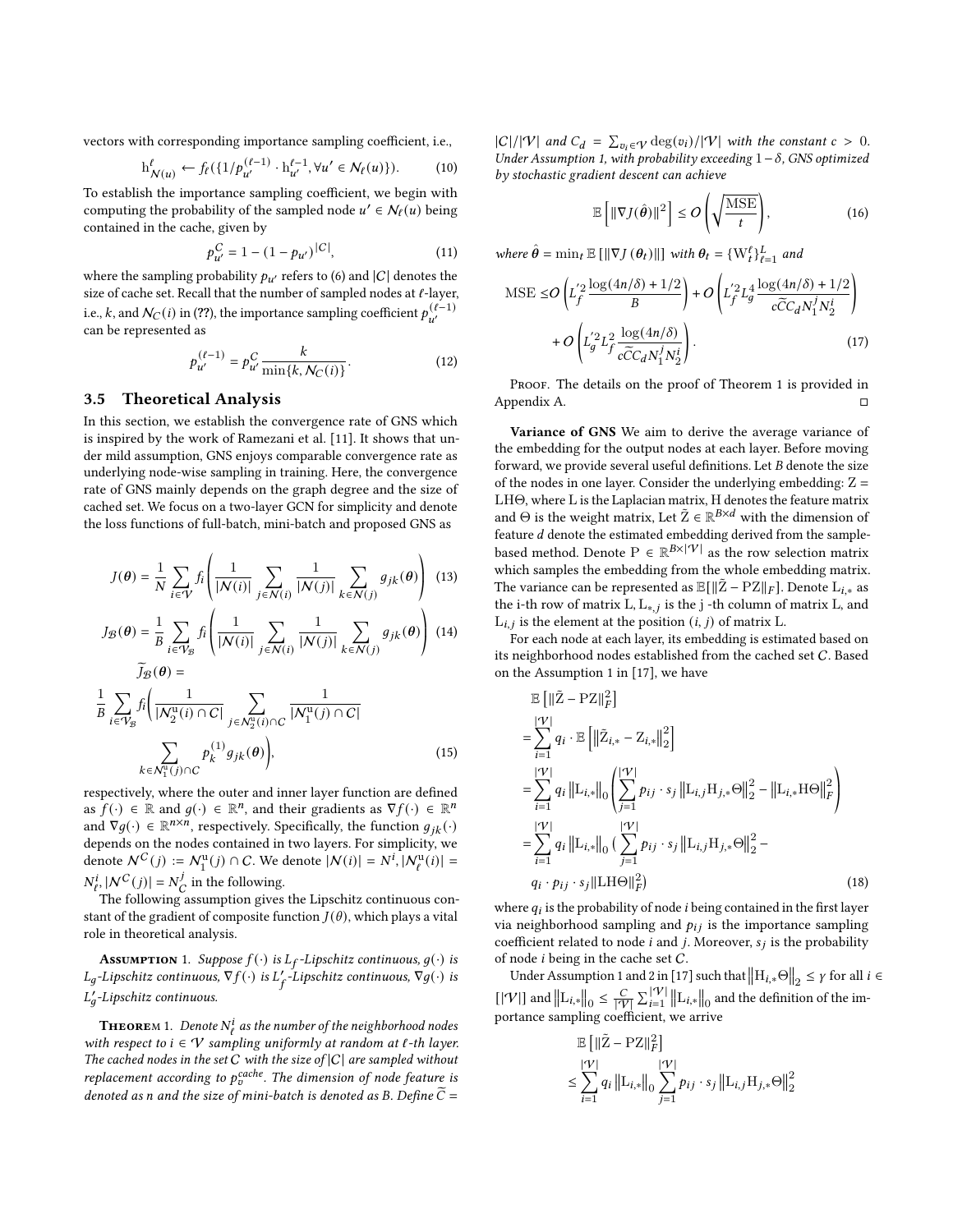$$
\leq C \sum_{i=1}^{|\mathcal{V}|} \sum_{j=1}^{|\mathcal{V}|} q_i \cdot p_{ij} \cdot s_j \left\| \mathcal{L}_{i,j} \mathcal{H}_{j,*} \Theta \right\|_2^2
$$

$$
\leq \frac{CB_{\text{out}} C_d \gamma \|\mathcal{L}\|_F^2}{|\mathcal{V}|}, \tag{19}
$$

where  $C_d$  denotes the average degree and  $B_{\text{out}}$  is the size of nodes at the output layer.

## 3.6 Summary and Discussion

GNS shares many advantages of various sampling methods and is able to avoid their drawbacks. Like node-wise neighbor sampling, it samples neighbors on each node independently and, thus, can be implemented and parallelized efficiently. Due to the cache, GNS tends to avoid the neighborhood explosion in multi-layer GNN. GNS maintains a global and static distribution to sample the cache, which requires only one-time computation and can be easily amortized during the training. In contrast, LADIES computes the sampling distribution for every layer in every mini-batch, which makes the sampling procedure expensive. Even though GNS constructs a mini-batch with more nodes than LADIES, forward and backward computation on a mini-batch is not the major bottleneck in many GNN models for mixed CPU-GPU training. Even though both GNS and LazyGCN deploy caching to accelerate computation in mixed CPU-GPU training, they use cache very differently. GNS uses cache to reduce the number of nodes in a mini-batch to reduce computation and data movement between CPU and GPUs. It captures majority of connectivities of nodes in a graph. LazyGCN caches and reuses the sampled graph structure and node data. This requires a large mega-batch size to achieve good accuracy, which makes it difficult to scale to giant graphs. Because LazyGCN uses node-wise sampling or layer-wise sampling to sample mini-batches, it suffers from the problems inherent to these two sampling algorithms. For example, as shown in the experiment section, LazyGCN cannot construct a mega-batch with node-wise neighbor sampling on large graphs.

### <span id="page-6-0"></span>4 EXPERIMENTS

#### 4.1 Datasets and Setup

We evaluate the effectiveness of GNS under inductive supervise setting on the following real-world large-scale datasets: Yelp [\[15\]](#page-8-5), and Amazon [\[15\]](#page-8-5), OAG-paper<sup>[1](#page-6-1)</sup>, OGBN-products [\[6\]](#page-8-15), OGBN-papers100M [\[6\]](#page-8-15). OAG-paper is the paper citation graph in the medical domain extracted from the OAG graph[\[12\]](#page-8-16). On each of the datasets, the task is to predict labels of the nodes in the graphs. Table [2](#page-7-1) provides various statistics for these datasets.

For each trial, we run the algorithm with ten epochs on Yelp, Amazon OGBN-products, OGBN-Papers100M dataset and each epoch proceeds for  $\frac{\text{# train set}}{\text{batch size}}$  iterations. For the OAG-paper dataset, we run the algorithm with three epochs. We compare GNS with node-wise neighbor sampling (used by GraphSage), LADIES and LazyGCN for training 3-layer GraphSage. The detailed settings with respect to these four methods are summarized as follows:

• GNS: GNS is implemented by DGL [\[14\]](#page-8-9) and we apply GNS on all layers to sample neighbors. The sampling fan-outs

<span id="page-6-1"></span><sup>1</sup>[https://s3.us-west-2.amazonaws.com/dgl-data/dataset/OAG/oag\\_max\\_paper.dgl](https://s3.us-west-2.amazonaws.com/dgl-data/dataset/OAG/oag_max_paper.dgl)

of each layer are 15, 10 for the third and second layer. We sample nodes in the first layer (input layer) only from the cache. The size of cached set is  $1\% \cdot |\mathcal{V}|$ .

- Node-wise neighbor sampling  $(NS)^2$  $(NS)^2$  [\[4\]](#page-8-0): NS is implemented by DGL [\[14\]](#page-8-9). The sampling fan-outs of each layer are 15, 10 and 5.
- LADIES<sup>[3](#page-6-3)</sup> [\[17\]](#page-8-6): LADIES is implemented by DGL [\[14\]](#page-8-9). We sample 512 and 5000 nodes for LADIES per layer, respectively.
- LazyGCN<sup>[4](#page-6-4)</sup> [\[11\]](#page-8-7): we use the implementation provided by the authors. We set the recycle period size as  $R = 2$  and the recycling growth rate as  $\rho = 1.1$ . The sampler of LazyGCN is set as nodewise sampling with 15 neighborhood nodes in each layer.

GNS, NS and LADIES are parallelized with multiprocessing. For all methods, we use the batch size of 1000. We use two metrics to evaluate the effectiveness of sampling methods: micro F1-score to measure the accuracy and the average running time per epoch to measure the training speed.

We run all experiments on an AWS EC2 g4dn.16xlarge instance with 32 CPU cores, 256GB RAM and one NVIDIA T4 GPU.

#### 4.2 Experiment Results

We evaluate test F1-score and average running time per epoch via using different methods in the case of large-scale dataset. As is shown in Table [3,](#page-7-2) GNS can obtain the comparable accuracy score compared to NS with  $2 \times -4 \times$  speed in training time, using a small cache. The acceleration attributes to the smaller number of nodes in a mini-batch, especially a smaller number of nodes in the input layer (Table [4\)](#page-7-3). This significantly reduces the time of data copy between CPU and GPUs as well as reducing the computation overhead in a mini-batch (Figure [2\)](#page-7-4). In addition, a large number of input nodes have been cached in GPU, which further reduces the time used in data copy between CPU to GPU. GNS scales well to giant graphs with 100 million nodes as long as CPU memory of the machine can accomodate the graph. In contrast, LADIES cannot achieve the state-of-the-art model accuracy and its training speed is actually slower than NS on many graphs. Our experiments also show that LazyGCN cannot achieve good model accuracy with a small minibatch size, which is not friendly to giant graphs. In addition, The LazyGCN implementation provided by the authors fails to scale to giant graphs (e.g., OAG-paper and OGBN-products) due to the out-of-memory error even with a small mega-batch. Our method is robust to a small mini-batch size and can easily scale to giant graphs.

We plot the convergence rate of all of the training methods on OGBN-products based on the test F1-scores (Figure [3\)](#page-8-17). In this study, LADIES samples 512 nodes per layer and GNS caches 1% of nodes in the graph. The result indicates that GNS achieves similar convergence and accuracy as NS even with a small cache, thereby confirming the theoretical analysis in Section [3.5,](#page-5-0) while LADIES and LazyGCN fail to converge to good model accuracy.

<span id="page-6-3"></span><span id="page-6-2"></span> $^{2}$ <https://github.com/dmlc/dgl/tree/master/examples/pytorch/graphsage> <sup>3</sup><https://github.com/BarclayII/dgl/tree/ladies/examples/pytorch/ladies>

<span id="page-6-4"></span><sup>4</sup><https://github.com/MortezaRamezani/lazygcn>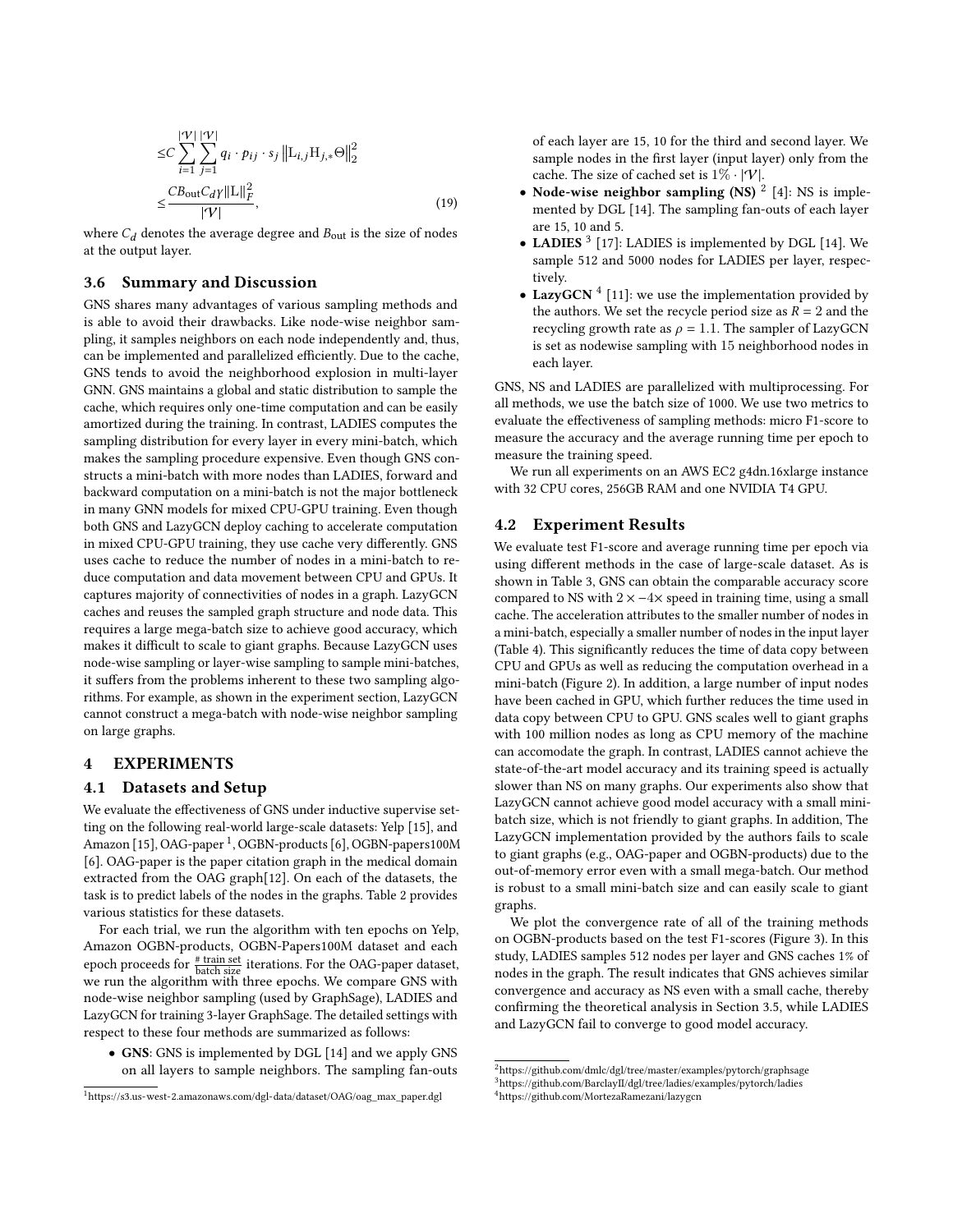#### Table 2: Dataset statistics.

<span id="page-7-1"></span>

| Dataset         | <b>Nodes</b> | Edges         | Avg. Deg | Feature | Classes | Multiclass | Train / Val / Test   |
|-----------------|--------------|---------------|----------|---------|---------|------------|----------------------|
| Yelp            | 716,847      | 6.977.410     | 10       | 300     | 100     | Yes        | 0.75 / 0.10 / 0.15   |
| Amazon          | 1.598.960    | 132,169,734   | 83       | 200     | 107     | Yes        | 0.85 / 0.05 / 0.10   |
| OAG-paper       | 15.257.994   | 220,126,508   | 14       | 768     | 146     | Yes        | 0.43 / 0.05 / 0.05   |
| OGBN-products   | 2.449.029    | 123,718,280   | 51       | 100     | 47      | No         | 0.10 / 0.02 / 0.88   |
| OGBN-Papers100M | 111,059,956  | 3,231,371,744 | 30       | 128     | 172     | No         | 0.01 / 0.001 / 0.002 |

#### Table 3: Performance of different sampling approaches.

<span id="page-7-2"></span>

| Dataset(hidden layer dimension) | Metric             | <b>NS</b> | LADIES $(512)$ | <b>LADIES</b> (5000) | LazyGCN | <b>GNS</b> |
|---------------------------------|--------------------|-----------|----------------|----------------------|---------|------------|
| Yelp(512)                       | $F1-Score(\%)$     | 62.54     | 59.32          | 61.04                | 35.58   | 63.20      |
|                                 | Time per epoch (s) | 58.5      | 62.1           | 237.9                | 1248.7  | 23.1       |
| Amazon(512)                     | $F1-Score(\%)$     | 76.69     | 76.46          | 77.05                | 31.08   | 76.13      |
|                                 | Time per epoch (s) | 89.5      | 613.4          | 3234.2               | 3280.2  | 42.8       |
|                                 | $F1-Score(\%)$     | 50.23     | 43.51          | 46.72                | N/A     | 49.23      |
| $OAG$ -paper $(256)$            | Time per epoch (s) | 3203.2    | 2108.0         | 7956.0               |         | 819.4      |
| OGBN-products(256)              | $F1-Score(\%)$     | 78.44     | 70.32          | 75.36                | 69.78   | 78.01      |
|                                 | Time per epoch (s) | 25.6      | 45.4           | 223.5                | 264.2   | 11.9       |
| OGBN-Papers100M(256)            | $F1-Score(\%)$     | 63.61     | 57.94          | 59.23                | N/A     | 63.31      |
|                                 | Time per epoch (s) | 462.2     | 152.7          | 313.2                |         | 98.5       |

The results were obtained by training a 3-layer GraphSage with hidden state dimension as 512 on Yelp and Amazon dataset, and 256 on the rest, using four methods. We update the model with a mini-batch size of 1000 and ADAM optimizer with a learning rate of 0.003 for all training methods. We use the efficient implementation of node-wise neighbor sampling, LADIES and GNS in DGL, parallelized with multiprocessing. The number of sampling workers is 4. The column labeled "LADIES(512)" means sampling 512 nodes at each layer and "LADIES(5000)" means sampling 5000 nodes in each layer. In GNS, the size of cached was  $1\%$  of  $|\mathcal{V}|$ . LazyGCN runs out of GPU memory on OAG-paper and OGBN-papers100M.

<span id="page-7-4"></span>

## Figure 2: Runtime breakdown (s) of each component in minibatch training of NS and GNS on OGBN-products and OAGpaper graphs.

One of reasons why LADIES suffers poor performance is that it tends to construct a mini-batch with many isolated nodes, especially for nodes in the first layer (Table [5\)](#page-7-0). When training three-layer GCN on OGBN-products with LADIES, the percentage of isolated nodes in the first layer under different numbers of layerwise sampled nodes is illustrated in Tables [5.](#page-7-0)

LazyGCN requires a large batch size to train GCN on large graphs, which usually leads to out of memory. Under the same setting of the

<span id="page-7-3"></span>Table 4: The average number of input nodes in a mini-batch of NS and GNS as well as the average number of input nodes from the cache of GNS.

|                 | #input nodes<br>(NS) | #input nodes<br>(GNS) | #cached nodes<br>(GNS) |
|-----------------|----------------------|-----------------------|------------------------|
| Yelp            | 151341               | 24150                 | 5796                   |
| Amazon          | 132288               | 19063                 | 13986                  |
| OGBN-products   | 433928               | 88137                 | 21552                  |
| OAG-paper       | 408854               | 102984                | 56422                  |
| OGBN-Papers100M | 507405               | 155128                | 111923                 |

#### <span id="page-7-0"></span>Table 5: Percentage of isolated training nodes in LADIES.

| # of sampled nodes/layer                  |  | 256 512 1000 5000 |     | 10000 |
|-------------------------------------------|--|-------------------|-----|-------|
| % of isolated target nodes 52.7 45.2 24.0 |  |                   | -39 |       |

Percentage of isolated nodes in the first layer when training three-layer GCN on OGBN-products with LADIES.

paper [\[11\]](#page-8-7), we investigate the performance of nodewise lazyGCN on Yelp dataset with different mini-batch sizes. As shown in Figure [4,](#page-8-8) LazyGCN performs poorly at the small mini-batch size. This may be caused by training with less representative graph data in megabatch when recycling a small batch.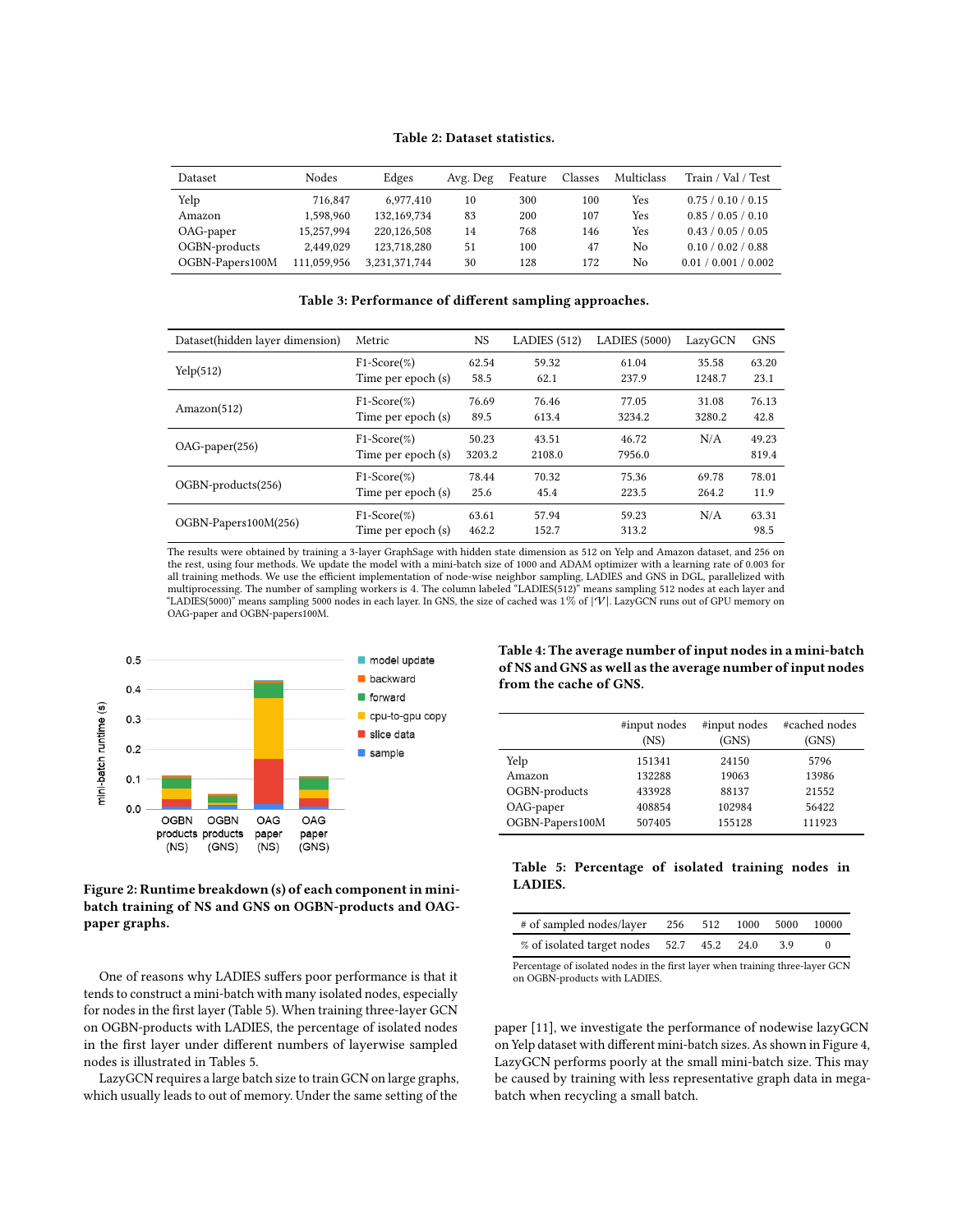<span id="page-8-17"></span>

<span id="page-8-8"></span>Figure 3: Comparison of the accuracy (F1 score) v.s. epochs.



Figure 4: The effect of mini-batch size on the performance of LazyGCN on the Yelp dataset.

<span id="page-8-18"></span>Table 6: GNS sensitivity to update period and cache size.

| Size of cache                                            | cache update period size P<br>$P = 5$<br>$P = 2$<br>$P=1$<br>$P = 10$ |                |                |                |  |  |  |
|----------------------------------------------------------|-----------------------------------------------------------------------|----------------|----------------|----------------|--|--|--|
| $ \mathcal{V}  \times 1\%$<br>$ \mathcal{V}  \times 1\%$ | 78.34<br>78.04                                                        | 78.40<br>77.31 | 78.17<br>76.16 | 77.54<br>74.71 |  |  |  |
| $ \mathcal{V}  \times .01\%$                             | 76.29                                                                 | 72.83          | 71.60          | 71.21          |  |  |  |

Performance in terms of test-set F1-score for different cache sizes and update periods.

## 4.3 Hyperparameter study

In this section, we explore the effect of various parameters in GNS on OGBN-products dataset. Table [6](#page-8-18) summarizes the test F1-score with respect to different values of cache update period sizes  $P$  and cache sizes. A cache size as small as 0.01% can still achieve a fairly good accuracy. As long as the cache size is sufficiently large (e.g.,  $1\% \cdot |\mathcal{V}|$ , properly reducing the frequency of updating the cache (e.g.,  $P = 1, 2, 5$ ) does not affect performance. Note that it is better to get a .1% sample every epoch, than a single 1% sample every 10 epochs, and .01% sample every epoch that the 0.1% sample every 10 epochs.

## 5 CONCLUSIONS

In this paper, we propose a new effective sampling framework to accelerate GNN mini-batch training on giant graphs by removing the main bottleneck in mixed CPU-GPU training. GNS creates a global

cache to facilitate neighbor sampling and periodically updates the cache. Therefore, it reduces data movement between CPU and GPU. We empirically demonstrate the advantages of the proposed algorithm in convergence rate, computational time, and scalability to giant graphs. Our proposed method has a significant speedup in training on large-scale dataset. We also theoretically analyze GNS and show that even with a small cache size, it enjoys a comparable convergence rate as the node-wise sampling method.

## REFERENCES

- <span id="page-8-3"></span>[1] Jie Chen, Tengfei Ma, and Cao Xiao. 2018. FastGCN: Fast Learning with Graph Convolutional Networks via Importance Sampling. In 6th International Conference on Learning Representations, ICLR 2018, Vancouver, BC, Canada, April 30 - May 3, 2018, Conference Track Proceedings.<https://openreview.net/forum?id=rytstxWAW>
- <span id="page-8-14"></span>[2] Jacob Devlin, Ming-Wei Chang, Kenton Lee, and Kristina Toutanova. 2019. BERT: Pre-training of Deep Bidirectional Transformers for Language Understanding. abs/1810.04805 (2019).
- <span id="page-8-10"></span>[3] Matthias Fey and Jan Eric Lenssen. 2019. Fast Graph Representation Learning with PyTorch Geometric. CoRR abs/1903.02428 (2019).
- <span id="page-8-0"></span>[4] William L. Hamilton, Zhitao Ying, and Jure Leskovec. 2017. Inductive Representation Learning on Large Graphs. In Advances in Neural Information Processing Systems 30: Annual Conference on Neural Information Processing Systems 2017, 4-9 December 2017, Long Beach, CA, USA. 1025–1035. [http://papers.nips.cc/paper/6703](http://papers.nips.cc/paper/6703-inductive-representation-learning-on-large-graphs) [inductive-representation-learning-on-large-graphs](http://papers.nips.cc/paper/6703-inductive-representation-learning-on-large-graphs)
- <span id="page-8-11"></span>Sepp Hochreiter and Jürgen Schmidhuber. 1997. Long short-term memory. Neural computation 9, 8 (1997), 1735–1780.
- <span id="page-8-15"></span>[6] Weihua Hu, Matthias Fey, Marinka Zitnik, Yuxiao Dong, Hongyu Ren, Bowen Liu, Michele Catasta, and Jure Leskovec. 2020. Open graph benchmark: Datasets for machine learning on graphs. arXiv preprint arXiv:2005.00687 (2020).
- <span id="page-8-1"></span>[7] Thomas N. Kipf and Max Welling. [n. d.]. Semi-Supervised Classification with Graph Convolutional Networks. In 5th International Conference on Learning Representations (ICLR-17).
- <span id="page-8-19"></span>[8] Jonas Moritz Kohler and Aurelien Lucchi. 2017. Sub-sampled Cubic Regularization for Non-convex Optimization. In International Conference on Machine Learning. 1895–1904.
- <span id="page-8-4"></span>[9] Ziqi Liu, Zhengwei Wu, Zhiqiang Zhang, Jun Zhou, Shuang Yang, Le Song, and Yuan Qi. 2020. Bandit Samplers for Training Graph Neural Networks. abs/2006.05806 (2020).
- <span id="page-8-12"></span>[10] Charles R Oi, Hao Su, Kaichun Mo, and Leonidas J Guibas, 2017. Pointnet: Deep learning on point sets for 3d classification and segmentation. In Proceedings of the IEEE conference on computer vision and pattern recognition. 652–660.
- <span id="page-8-7"></span>[11] Morteza Ramezani, Weilin Cong, Mehrdad Mahdavi, Anand Sivasubramaniam, and Mahmut Kandemir. 2020. GCN meets GPU: Decoupling "When to Sample" from "How to Sample". Advances in Neural Information Processing Systems 33 (2020).
- <span id="page-8-16"></span>[12] Jie Tang, Jing Zhang, Limin Yao, Juanzi Li, Li Zhang, and Zhong Su. 2008. Arnet-Miner: Extraction and Mining of Academic Social Networks. In Proceedings of the 14th ACM SIGKDD International Conference on Knowledge Discovery and Data Mining. New York, NY, USA.
- <span id="page-8-2"></span>[13] Petar Velickovic, Guillem Cucurull, Arantxa Casanova, Adriana Romero, Pietro Liò, and Yoshua Bengio. [n. d.]. Graph Attention Networks. In 6th International Conference on Learning Representations (ICLR-18).
- <span id="page-8-9"></span>[14] Minjie Wang, Da Zheng, Zihao Ye, Quan Gan, Mufei Li, Xiang Song, Jinjing Zhou, Chao Ma, Lingfan Yu, Yu Gai, Tianjun Xiao, Tong He, George Karypis, Jinyang Li, and Zheng Zhang. 2019. Deep Graph Library: A Graph-Centric, Highly-Performant Package for Graph Neural Networks. arXiv preprint arXiv:1909.01315 (2019).
- <span id="page-8-5"></span>[15] Hanqing Zeng, Hongkuan Zhou, Ajitesh Srivastava, Rajgopal Kannan, and Viktor Prasanna. 2019. Graphsaint: Graph sampling based inductive learning method. arXiv preprint arXiv:1907.04931 (2019).
- <span id="page-8-13"></span>[16] Da Zheng, Chao Ma, Minjie Wang, Jinjing Zhou, Qidong Su, Xiang Song, Quan Gan, Zheng Zhang, and George Karypis. 2020. DistDGL: Distributed Graph Neural Network Training for Billion-Scale Graphs. arXiv preprint arXiv:2010.05337 (2020).
- <span id="page-8-6"></span>[17] Difan Zou, Ziniu Hu, Yewen Wang, Song Jiang, Yizhou Sun, and Quanquan Gu. 2019. Layer-dependent importance sampling for training deep and large graph convolutional networks. In Advances in Neural Information Processing Systems. 11249–11259.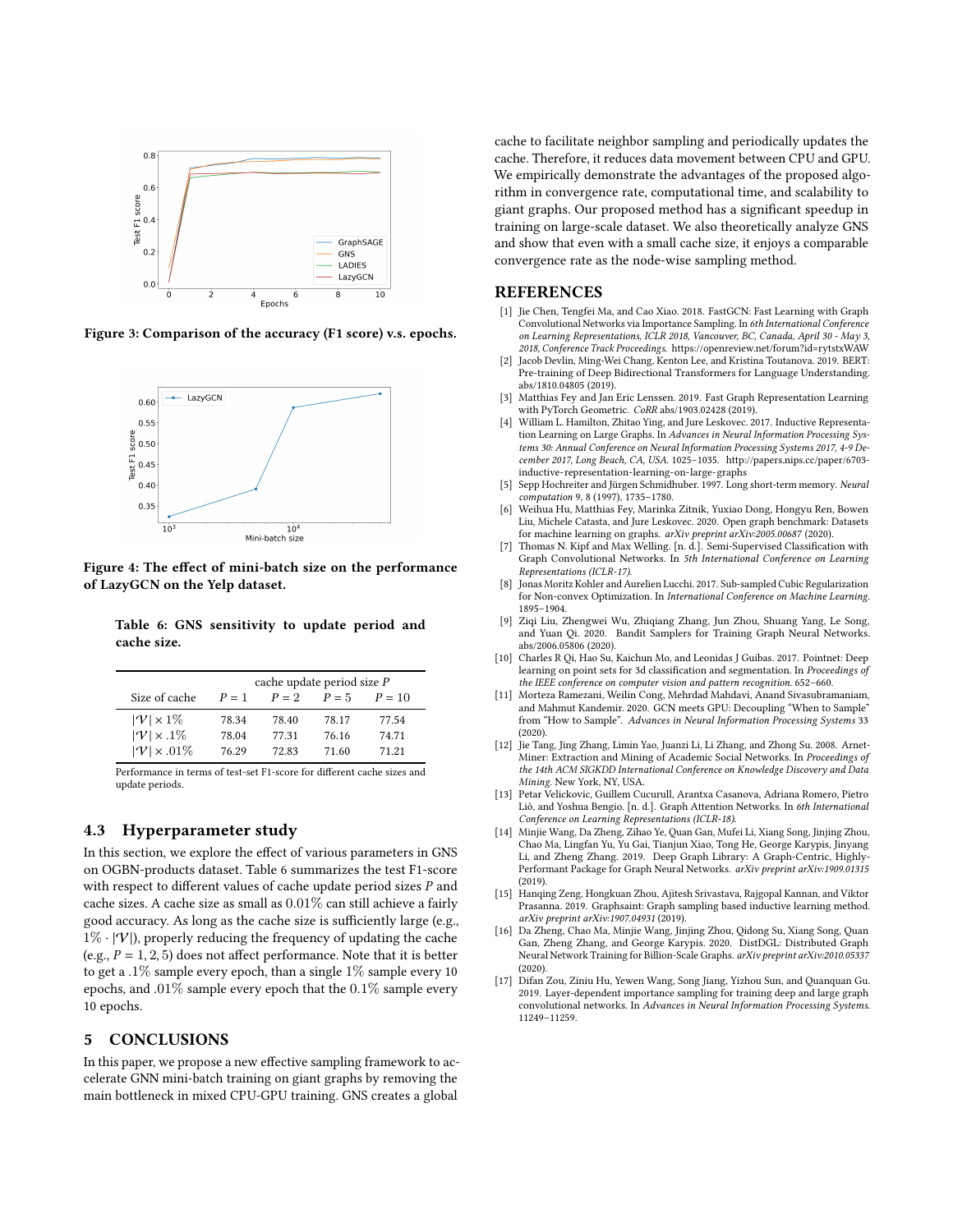## <span id="page-9-0"></span>A PROOF OF THEOREM 1

By extending Lemma 4 in [\[11\]](#page-8-7), we conclude that  $\mathbb{E}[\|\nabla J(\hat{\bm{\theta}})\|^2]$ depends on  $\frac{1}{T} \sum_{t=1}^T \mathbb{E}[\|\nabla \widetilde{J}_{\mathcal{B}}(\theta_t) - \nabla J(\theta_t)\|^2]$ . To complete the proof of theorem [1,](#page-5-2) we first present few vital lemmas. To be spe-cific, Lemma [1](#page-9-1) characterizes the bounds on  $\frac{1}{T} \sum_{t=1}^{T} \mathbb{E}[\|\nabla \widetilde{J}_{\mathcal{B}}(\theta_t) \nabla J(\boldsymbol{\theta}_t)$ ||<sup>2</sup>].

<span id="page-9-1"></span>**LEMMA** 1. Denote  $N^i_\ell$  as the number of the neighborhood nodes with respect to  $i \in V$  sampling uniformly at random at  $\ell$ -th layer. The cached nodes in the set  $C$  with the size of  $|C|$  are sampled without replacement according to  $p_v^{cache}$ . The dimension of node feature is denoted as n and the size of min-batch is denoted as B. Define  $\tilde{C}$  =  $|C|/|\mathcal{V}|$  and  $C_d = \sum_{v_i \in \mathcal{V}} \deg(v_i)/|\mathcal{V}|$  with the constant  $c > 0$ . Under Assumption [1,](#page-5-1) the expected mean-square error of stochastic gradient  $\nabla \widetilde{J}_{\mathcal{B}}(\theta)$  derived from Algorithm [1](#page-3-1) to the full gradient is bounded by

$$
\begin{split} \text{MSE} &:= \frac{1}{T} \sum_{t=1}^{T} \mathbb{E} \left[ \left\| \nabla \widetilde{J}_{\mathcal{B}}(\theta_{t}) - \nabla J(\theta_{t}) \right\|^{2} \right] \\ \leq & O\left( L_{f}^{'2} \frac{\log(4n/\delta) + 1/2}{B} \right) + O\left( L_{f}^{'2} L_{g}^{4} \frac{\log(4n/\delta) + 1/2}{c\widetilde{C}C_{d}N_{1}^{j}N_{2}^{i}} \right) \\ & + O\left( L_{g}^{'2} L_{f}^{2} \frac{\log(4n/\delta)}{c\widetilde{C}C_{d}N_{1}^{j}N_{2}^{i}} \right). \end{split} \tag{A.1}
$$

Proof. According to the inequality,  $\|\boldsymbol{a}+\boldsymbol{b}\|^2 \leq 2\|\boldsymbol{a}\|^2 + 2\|\boldsymbol{b}\|^2$ , MSE [\(A.1\)](#page-9-2) can be decomposed into two parts:

$$
\text{MSE} := \frac{1}{T} \sum_{t=1}^{T} \mathbb{E} \left[ \left\| \nabla \widetilde{J}_{\mathcal{B}}(\theta_t) - \nabla J(\theta_t) \right\|^2 \right]
$$
  

$$
\leq \frac{2}{T} \sum_{t=1}^{T} \mathbb{E} \left[ \left\| \nabla \widetilde{J}_{\mathcal{B}}(\theta_t) - \nabla J_{\mathcal{B}}(\theta_t) \right\|^2 \right]
$$
  

$$
+ \frac{2}{T} \sum_{t=1}^{T} \mathbb{E} \left[ \left\| \nabla J_{\mathcal{B}}(\theta_t) - \nabla J(\theta_t) \right\|^2 \right] \tag{A.2}
$$

Two terms in [\(A.2\)](#page-9-3) are bounded by Lemma [2](#page-9-4) and [3,](#page-9-5) respectively.  $\square$ 

<span id="page-9-4"></span>Lemma 2. Based on the notations in Lemma [1,](#page-9-1) with probability exceeding  $1 - \delta$  we have

$$
\mathbb{E}[\|\nabla \widetilde{J}_{\mathcal{B}}(\theta) - \nabla J_{\mathcal{B}}(\theta)\|^2] \le 128L_f^{'2}L_g^4 \frac{\log(4n/\delta) + 1/2}{c\widetilde{C}C_dN_1^jN_2^i} + 64L_g^{'2}L_f^2 \frac{\log(4n/\delta)}{c\widetilde{C}C_dN_1^jN_2^i}.
$$
 (A.3)

PROOF. The proof of Lemma [2](#page-9-4) is provided in Appendix [B.](#page-9-6)  $\Box$ 

<span id="page-9-5"></span>Lemma 3. Based on the notations in Lemma [1,](#page-9-1) with probability exceeding  $1 - \delta$  we have

$$
\mathbb{E}[\|\nabla J_{\mathcal{B}}(\boldsymbol{\theta}) - \nabla J(\boldsymbol{\theta})\|^2] \le 128L_f'^2 \frac{\log(4n/\delta) + 1/2}{B}.\tag{A.4}
$$

PROOF. Besides the definition of  $\nabla J_{\mathcal{B}}(\theta)$  [\(B.1\)](#page-9-7),  $\nabla J(\theta)$  is given as

$$
\nabla J(\boldsymbol{\theta}) = \frac{1}{|\mathcal{V}|} \sum_{i \in \mathcal{V}} A_1^i A_2^i,
$$
 (A.5)

where  $A_1^i, A_2^i$  are represented by [\(B.2\)](#page-9-8) and [\(B.3\)](#page-9-9), respectively.

For simplicity,we denote

$$
\mathbb{E}_{\mathcal{V}_{\mathcal{B}} \sim \mathcal{V}} \big[ \mathbb{E}_{j \sim \mathcal{N}(i), \forall i \in \mathcal{V}_{\mathcal{B}}} [\mathbb{E}_{k \sim \mathcal{N}(j), \forall j \in \mathcal{N}(i)}[\cdot] ] \big]
$$

as  $\mathbb{E}[\cdot]$ .

$$
\mathbb{E}[\|\nabla J_{\mathcal{B}}(\boldsymbol{\theta}) - \nabla J(\boldsymbol{\theta})\|^2] \tag{A.6}
$$

$$
\leq \mathbb{E}\left[\left\|\frac{1}{B}\sum_{i\in\mathcal{V}_{\mathcal{B}}}A_1^i A_2^i - \frac{1}{|\mathcal{V}|}\sum_{i\in\mathcal{V}}A_1^i A_2^i\right\|^2\right],\tag{A.7}
$$

$$
\leq 128L_f^{'2} \frac{\log(4n/\delta) + 1/2}{c\tilde{C}C_d N_1^j N_2^i},
$$
 (A.8)

where the last inequality comes from Lemma [4.](#page-10-1)  $□$ 

## <span id="page-9-6"></span>B PROOF OF LEMMA [2](#page-9-4)

To bound  $\mathbb{E}[\|\nabla \widetilde{J}_{\mathcal{B}}(\theta) - \nabla J_{\mathcal{B}}(\theta)\|^2]$ , we begin with the definition of  $\nabla \overline{J}_{\mathcal{B}}(\theta)$  and  $\nabla J_{\mathcal{B}}(\theta)$ , which is given by

<span id="page-9-8"></span><span id="page-9-7"></span>
$$
\nabla J_{\mathcal{B}}(\boldsymbol{\theta}) = \frac{1}{B} \sum_{i \in \mathcal{V}_{\mathcal{B}}} A_1^i A_2^i, \tag{B.1}
$$

<span id="page-9-2"></span>where

$$
A_1^i = \nabla f_i \left( \frac{1}{|N(i)|} \sum_{j \in N(i)} \frac{1}{|N(j)|} \sum_{k \in N(j)} g_{jk}(\theta) \right),
$$
 (B.2)

$$
A_2^i = \frac{1}{|N(i)|} \sum_{j \in N(i)} \frac{1}{|N(j)|} \sum_{k \in N(j)} \nabla g_{jk}(\boldsymbol{\theta}).
$$
 (B.3)

<span id="page-9-9"></span>
$$
\nabla \widetilde{J}_{\mathcal{B}}(\boldsymbol{\theta}) = \frac{1}{B} \sum_{i \in \mathcal{V}_{\mathcal{B}}} B_1^i B_2^i \tag{B.4}
$$

<span id="page-9-3"></span>where

$$
B_1^i = \nabla f_i \left( \frac{1}{|N_2^C(i)|} \sum_{j \in N_2^C(i)} \frac{1}{|N_1^C(j)|} \sum_{k \in N_1^C(j)} p_k^{(1)} g_{jk}(\theta) \right), \quad (B.5)
$$

$$
B_2^i = \frac{1}{|N_2^C(i)|} \sum_{j \in N_2^C(i)} \frac{1}{|N_1^C(j)|} \sum_{k \in N_1^C(j)} p_k^{(1)} \nabla g_{jk}(\theta). \tag{B.6}
$$

For simplicity,we denote

$$
\mathbb{E}\gamma_{\mathcal{B}}\text{-}\mathrm{v}\left[\mathbb{E}_{j\sim\mathcal{N}(i),\forall i\in\mathcal{V}_{\mathcal{B}}}[\mathbb{E}_{k\sim\mathcal{N}(j),\forall j\in\mathcal{N}(i)}\text{[\cdot]}\text{]} \right]
$$

as  $\mathbb{E}[\cdot]$ .

Based on the inequalities  $\left\| \frac{1}{n} \sum_{i=1}^{n} a_i \right\| \leq \frac{1}{n} \sum_{i=1}^{n} \|a_i\|, \|a+b\|^2 \leq$  $2||a|| + 2||b||$ , and  $||ab|| \le ||a|| ||b||$ , we arrive

$$
\mathbb{E}[\|\nabla \widetilde{J}_{\mathcal{B}}(\boldsymbol{\theta}) - \nabla J_{\mathcal{B}}(\boldsymbol{\theta})\|^2]
$$
  
=2\mathbb{E}\left[\left\|B\_1^i\right\|^2\right] \mathbb{E}\left[\left\|B\_2^i - A\_2^i\right\|^2\right]   
+ 2\mathbb{E}\left[\left\|B\_1^i - A\_1^i\right\|^2\right] \mathbb{E}\left[\left\|A\_2^i\right\|^2\right]. \tag{B.7}

We shall bound two terms in [\(B.7\)](#page-9-10).

(1) The first term: for  $\mathbb{E}\left[ \left\| \mathcal{B}_{1}^{i} \right\|^{2} \right]$ , we have

<span id="page-9-11"></span><span id="page-9-10"></span>
$$
\mathbb{E}\left[\left\|B_{1}^{i}\right\|^{2}\right] \le L_{f}^{2}.\tag{B.8}
$$